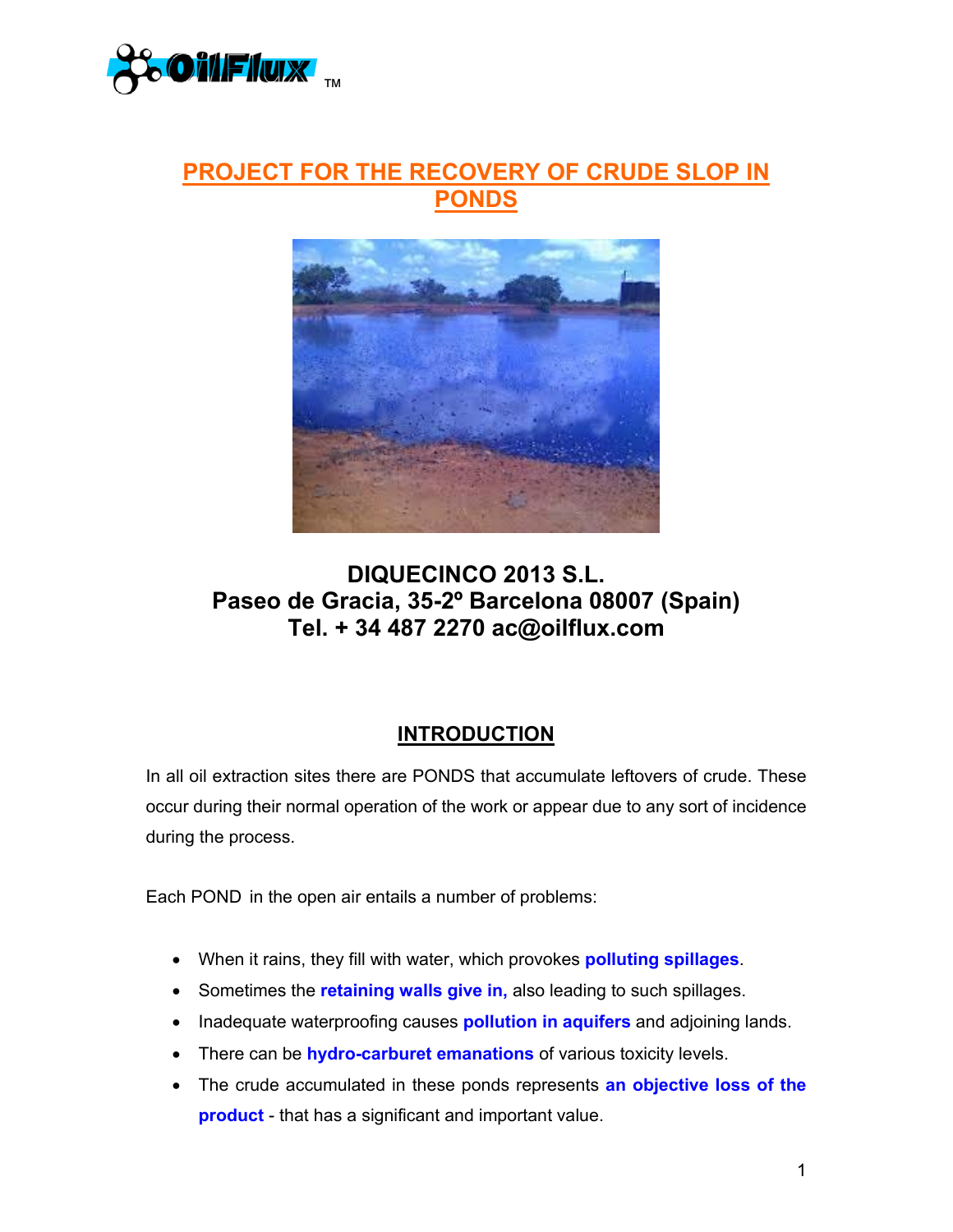

The project focuses on recovering this crude oil by means of our product: **OILFLUX (POND P50),** separating the water and reintroducing the recovered & dehydrated oil.

This generates considerable benefits for the producing company, at the same time that, **the severe environmental problem caused by the spillage in these ponds is properly addressed.** 



## **OPERATION**

Using **transfer pumps,** the crude + water are mixed in the POND. At this stage, at the pump's entry, the product

**OILFLUX (POND P50)** is injected at a ratio of **5% of the volume** of the pumped oil \* (always according to tests carried out in a particular area).

The mix is deposited in tanks featuring **heater**, **agitator** and **drain** to extract the water that will be separated at the bottom of the tanks.

The separated oil will remain in the tank.

The crude that has been recovered is sent to a **receptor deposit** and, right afterwards, it is reintroduced in the circuit that leads to the **multiple,** where the product that comes from various extractions wells is collected.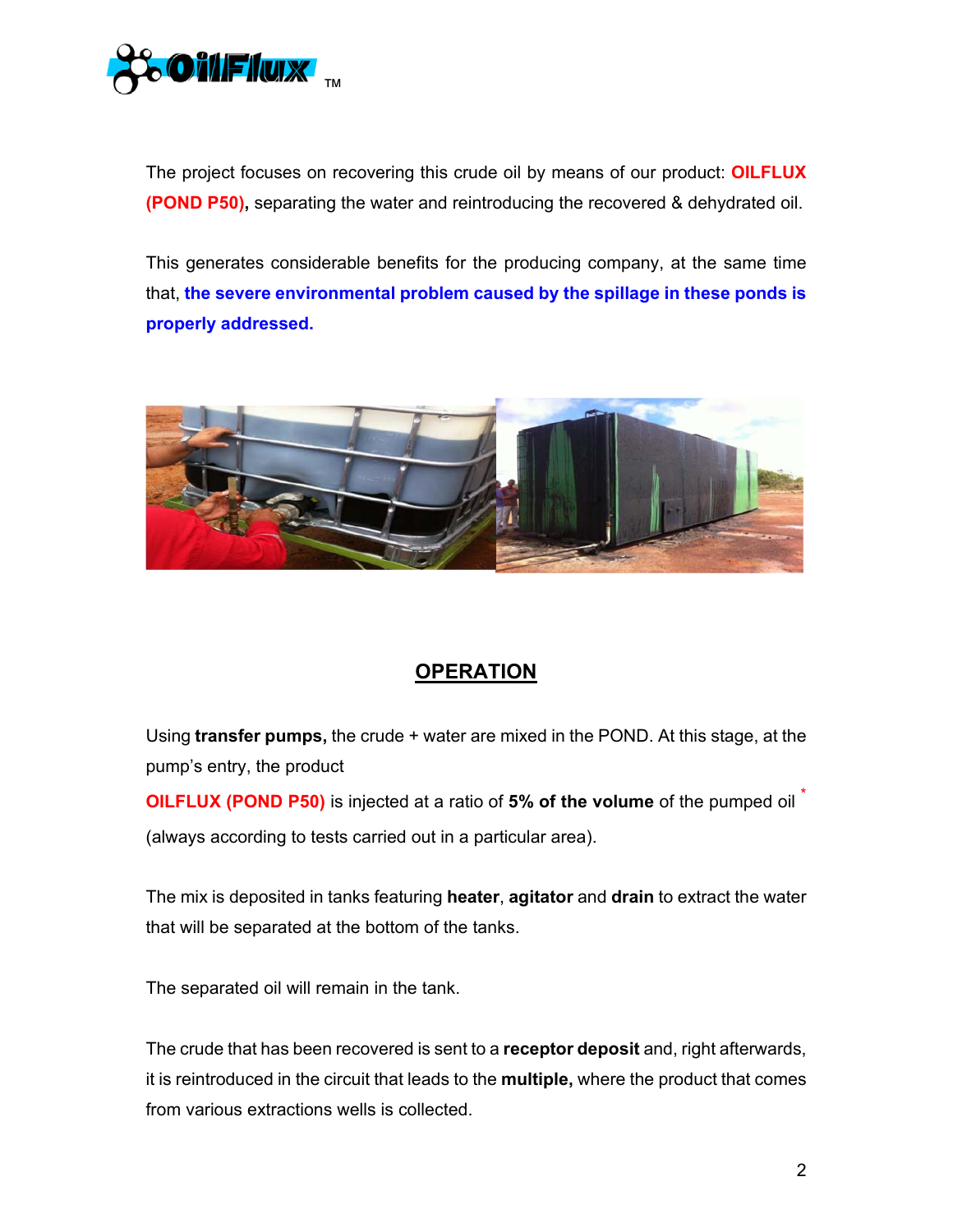

The water separated from the crude can be treated by means of an electro-chemical process and can then be re-used to clean the tanks, for industrial cleaning, irrigation, etc.

**The amount of water recovered** approaches **95%** of the total.

The rate of separation **is continuous,** in terms of the following parameters (according to a test):

| $\bullet$ Tank capacity:   | 40 TM   |
|----------------------------|---------|
| • Pumping Rate:            | 10 TM/h |
| $\bullet$ Extraction Rate: | 10 TM/h |

Average time present in deposit: **4 hours**

<sup>\*</sup> A previous analysis is necessary for each of them.

The pumping capacity employed, according to our estimates, is; **10 TM/h. 10 TM/h x 24 h/day x 300 days/year=72.000 T/year.**

Therefore, just one system has the capacity to treat **7** annual ponds of **10.000 T.**

However, if we consider the time it takes for the transport of the systems, we must add a margin; we consider that what can actually be treated is **60.000 T/year per system.**